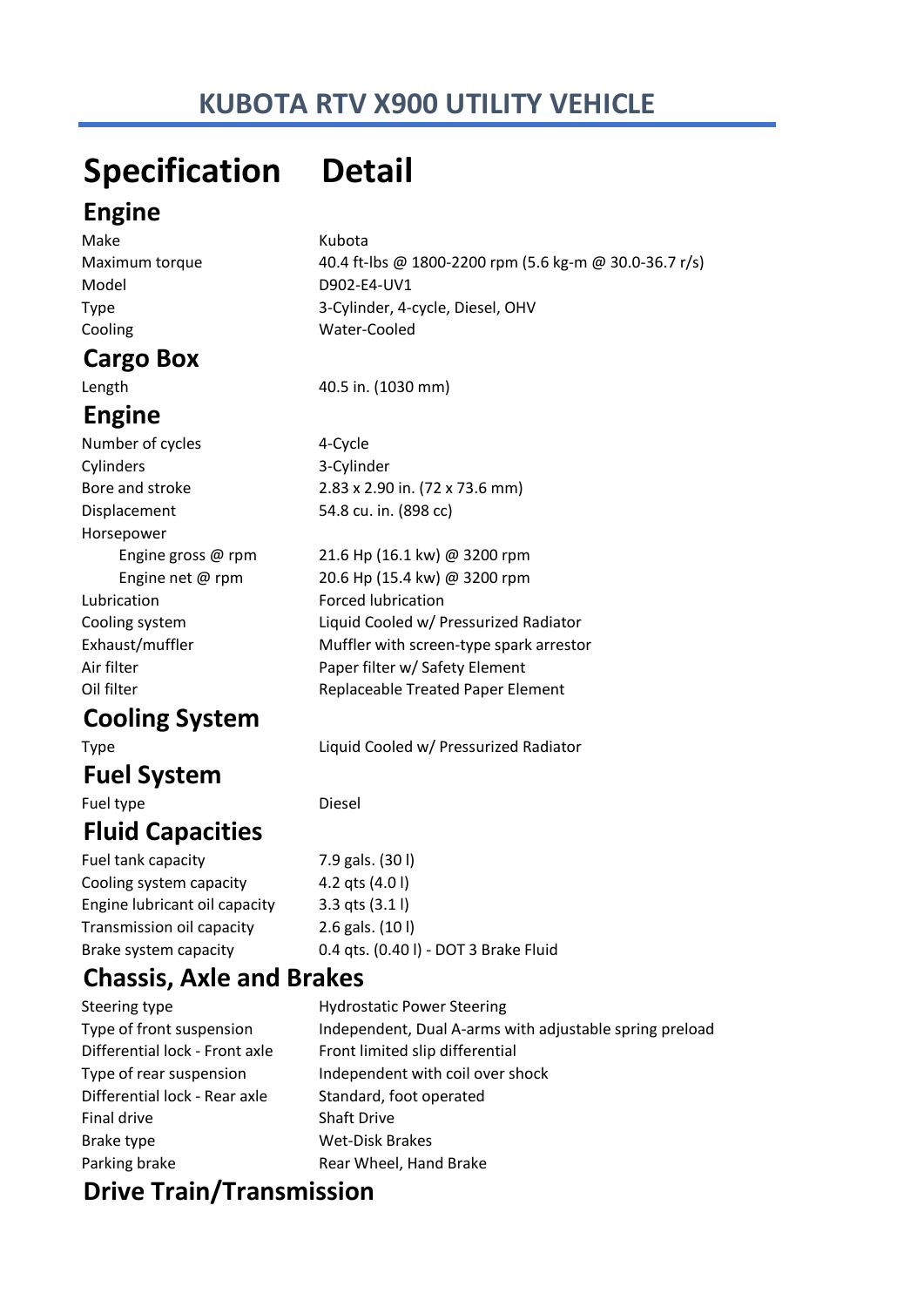Transmission type Variable Hydrostatic Transmission (VHT-X) Number of ranges 2 Range, Low / High Main shift lever Two-speed In-line shift Control type **Accelerator** and brake pedals Drive wheels 4, 4WD, w/2WD selection

### **Traveling Speeds (With standard tires)**

Maximum traveling speed Forward 0 - 25 mph (40 km/h)

Reverse 0 - 12 mph (0 - 20 km/h)

### **Hydraulic System**

Type Open Center Main pump Gear Pump Power steering pump **Hydrostatic Pump** Total hydraulic flow 5.0 gpm (18.9 l/min.) Hydraulic remote outlet **Optional**, one double acting with float

# **Electrical**

| Alternator                 | Standard                                                      |
|----------------------------|---------------------------------------------------------------|
| Charging system capacity   | 60 Amps                                                       |
| Battery voltage x capacity | 12 Volts x 540 CCA                                            |
| <b>Block heater</b>        | Optional                                                      |
| Gauges                     | Engine coolant temperature, fuel guage, hour meter            |
| Easy Checker               | Standard                                                      |
| Instrument panel           | Glow plugs, oil level, charge status, parking brake indicator |
| Lights                     | Two halogen headlights and two brake lights                   |
| Optional lights            | Worklights, hazard/signal lights, beacon                      |
| Horn                       | Standard                                                      |

### **Dimensions** Overall height 79.5 in. (2020 mm)

|                       | , , , , , , , , <u>, , , , , , , , , , ,</u>  |
|-----------------------|-----------------------------------------------|
| Overall length        | 120.3 in. (3055 mm) - no front guard          |
| Overall width         | 63.2 in. (1605 mm)                            |
| Tread width           |                                               |
| Front                 | 48.8in. (1240 mm)                             |
| Rear                  | 48.8in. (1240 mm)                             |
| Wheelbase             | 80.5 in. (2045mm)                             |
| Ground clearance      | Front 10.5 in. (266 mm) / Rear 10.4 in. (263) |
| <b>Turning radius</b> |                                               |
| Without brake         | 13.1 ft. $(4 \text{ m})$                      |
| Weight                |                                               |
| Power unit            | 1907 lbs. (865 kg)                            |
| <b>Cargo Box</b>      |                                               |
|                       |                                               |

# Width 57.7 in. (1465 mm)

| <b>VVIULII</b>               | J / III. 1403 IIIIII      |
|------------------------------|---------------------------|
| Depth                        | 11.2 in. (285 mm)         |
| Height from ground           | 34.9 in. (887 mm)         |
| Capacity                     |                           |
| Volume                       | 15.2 cu. ft. (0.43 cu. m) |
| Weight                       | 1102 lbs. (500 kg)        |
| Cargo box material thickness | 14 Gauge, RTP Steel       |
|                              |                           |